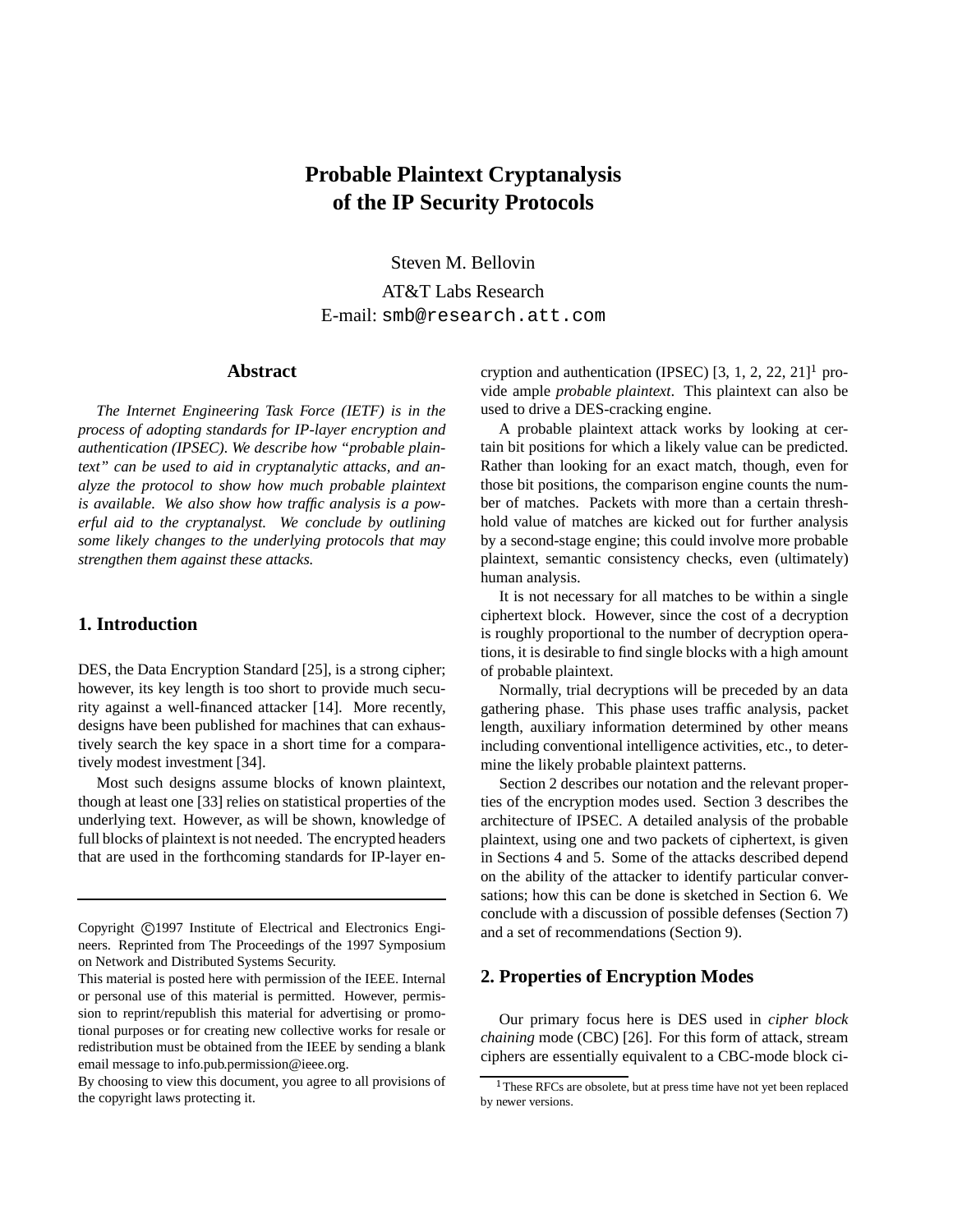pher where the initialization vector is known; this has some minor implications for the single-packet attack.

The discussion below focuses on aspects of interest to us. More detailed information on the properties of these and other cipher modes can be found in [32].

# **2.1. Notation**

We use  $C_i = K[P_i]$  to mean "ciphertext  $C_i$  results from the encryption of plaintext  $P_i$  using key K. The corresponding decryption is written  $P_i = K^{-1}[C_i]$ . The symbol  $\oplus$ denotes bitwise exclusive-OR.

If a number is written with a subscript, that subscript denotes the base; unsubscripted numbers are in base 10.

## **2.2. Cipher Block Chaining**

CBC encryption [26] operates by encrypting the exclusive-OR of each plaintext block and the previous ciphertext block:

$$
C_i=K[P_i\oplus C_{i-1}].
$$

To encrypt the first plaintext block,  $C_0$  is set to the *initialization vector* (IV). IVs may be agreed upon in advance, transmitted encrypted, or transmitted in the clear. Using nonconstant IVs is sometimes recommended, in order to disguise common prefixes. In the draft under discussion here, a constant IV, derived from the keying material, is used for all packets, in either direction. The use of a replay counter serves to disguise block prefixes.

Decryption is the inverse operation:

$$
P_i = C_{i-1} \oplus K^{-1}[C_i].
$$

To encrypt data that is not a multiple of the underlying cipher's block size, some sort of padding and length information must be added. There are a number of different techniques that may be used; none of the straight-forward schemes add much to the security of the encryption.

If the IV is unknown, it is impossible to decrypt the first block. In effect, a secret IV acts as a second key, but only for processing the first block.

All subsequent blocks can be decrypted given knowledge of the key and the preceding ciphertext (not plaintext) block. That is, a substring  $\langle C_i, \ldots, C_j \rangle$  is a valid CBC encryption of  $\langle P_i, \ldots, P_j \rangle$ , with the IV set to  $C_{i-1}$ .

## **3. The IPSEC Encryption Protocols**

The packet layout for the current draft specification for the Encapsulating Security Payload (ESP) (draft-ietf-ipsec-esp-des-md5-03.txt) is



**Figure 1. Format of ESP packets. The shaded portion of the packet is encrypted using DES in CBC mode.**



**Figure 2. Format of the IP header.**

shown in Figure 1. The first 32 bits contain the SPI (Security Parameter Identifier). The SPI serves as an index to the key, the IV, etc. The granularity of an SPI is not defined by the standard; it may be for a single conversation, or it may cover all traffic between a pair of hosts. Since the SPI is used to find the decryption key, it is transmitted in the clear; the remainder of the packet is encrypted using DES in CBC mode.

The replay counter is initialized from the keying material when the security association is created. It is not allowed to wrap around; a new key must be negotiated before  $2^{32}$ packets are transmitted.

Encryption may be host-to-host, host-to-firewall, or firewall-to-firewall. In the latter two cases, *tunnel mode* encryption is used; the payload of the encryption is an entire IP packet [29], including the real IP header (Figure 2). For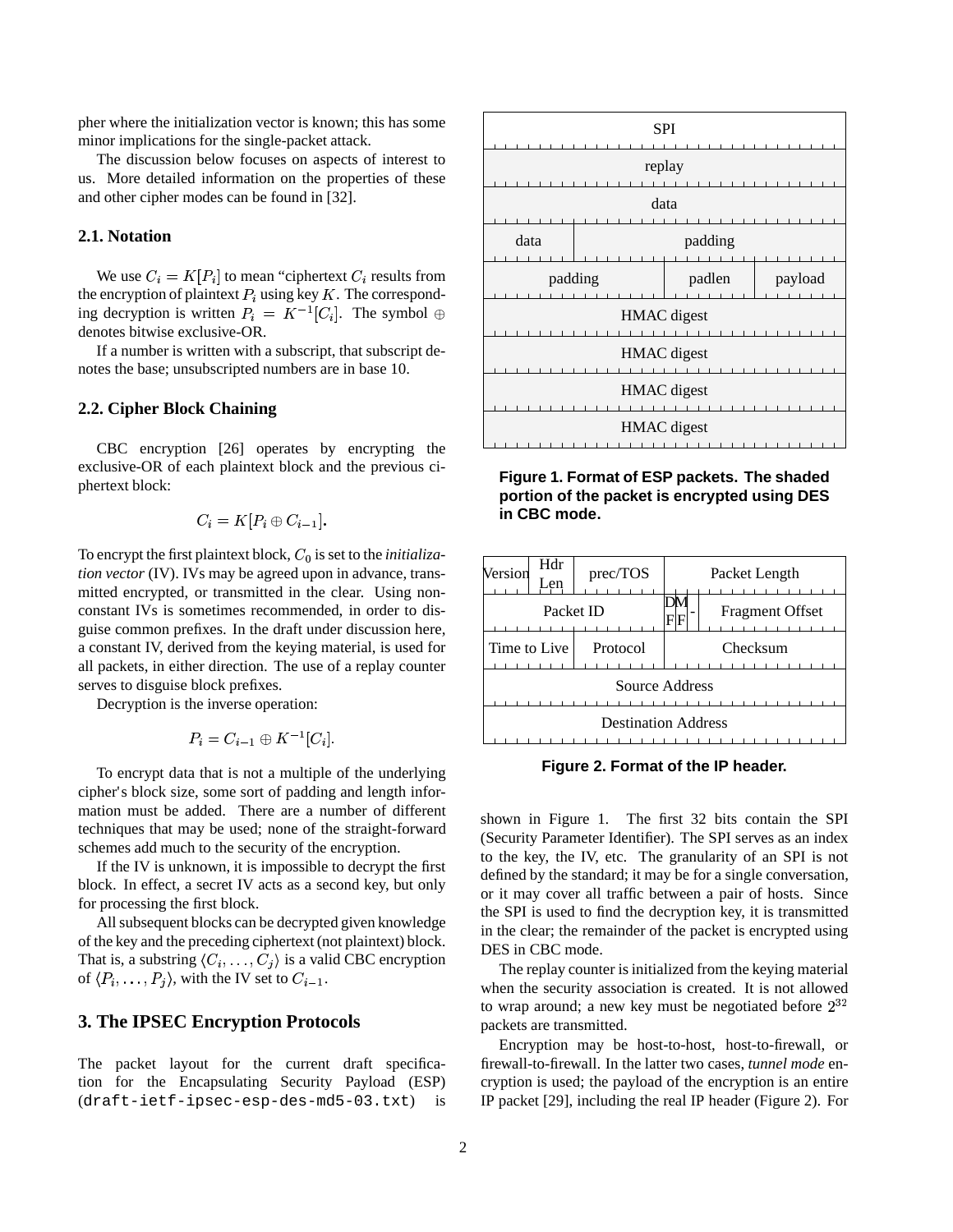| source port           | dest port |  |  |  |
|-----------------------|-----------|--|--|--|
| sequence number       |           |  |  |  |
| acknowledgment number |           |  |  |  |
| Hdr<br>FSRPAU<br>Len  | window    |  |  |  |
| checksum              | urgent    |  |  |  |

**Figure 3. Format of the TCP header.**

| source port | dest port |  |
|-------------|-----------|--|
| length      | checksum  |  |

**Figure 4. Format of the UDP header.**

host-to-host encryption, tunnel mode may be used; more likely, the encrypted data starts with the TCP [30] or UDP [28] headers (Figures 3 and 4).

Because CBC encryption operates on 8-byte blocks, short packets must be padded. Up to 255 bytes of random padding may be used; however, the amount must bring the total length to 6 bytes more than a multiple of 8. The padding is followed by a single byte that tells how much padding was used. This is followed by a payload type byte; it identifies the header type of the encrypted data. If tunnel mode is not used, this value is (conceptually) inserted into the IP header when the ESP control data is deleted.

The last portion of the encrypted packet is the authentication field. The authentication field is calculated using the HMAC transform [4], and is based on a negotiated secret key. Authentication is mandatory, to avoid some of the attacks described in [7].

#### **4. Single-Packet Attacks**

In a single-packet attack, trial decryptions are done on one packet at a time. The analysis differs depending on whether or not tunnel mode is used. It may be known *a priori*, because of the presence of firewall routers; if not, the packet length may be useful in making a determination. Measurements have shown that 30-40% of all packets are 40-byte TCP ACK packets [12, 23]. If random padding lengths are not used; the size will show through directly; if they are used, analysis of the distribution of lengths should yield sufficient information.

Depending on whether the IV is known, we may or may not be able to attack the first block. The current draft indicates that the IV is not known, which is just as well; the content of the block can sometimes be predicted with great accuracy.

The first word is the replay counter. In early versions of the specification, the replay counter was defined as starting at one; if we could intercept packets from the beginning of the association, we would know at least 30 bits, and possibly all 32. Even with a comparatively late interception, we could probably assume that the high-order 20-24 bits are zero, especially if security associations are short-lived. (There is an interesting tradeoff here. Conventional cryptographic wisdom calls for limiting the amount of plaintext encrypted under any one key. But too stringent a limit increases the predictability of the value of the replay counter. As we shall see, there are other such tradeoffs as well.)

More recent versions of the specification derive the starting value from the keying material. This blocks singlepacket attacks.

### **4.1. Probable Plaintext in the IP Header**

Our analysis must now be done for each possible header. If tunnel mode is used, the IP header is next. The first word of it turns out to be very predictable. The version number is always  $4_{16}$ ; the header length is almost always  $5_{16}$ , and the precedence/type-of-service field is generally  $10_{16}$ . (Some implementations will set one of the type-of-service bits; if the likelihood of this bit being set cannot be determined by traffic analysis, we lose at most one bit of predictability.)

We also know a lot about the packet length, simply by seeing how long the encrypted packet is. If random padding lengths are not used; we can calculate all but the low-order few bits. If random lengths are used, we can rely on traffic analysis to pick out the ACK packets, for which the IP length will always be  $28_{16}$ .

Under favorable circumstances, then, the first ciphertext block of a tunnel mode packet contains about 60 bits of predictable plaintext. If the IV is known, this block would be a prime target for a cryptanalysis device.

The next block is of less use to the attacker, yielding only 24-28 bits of probable plaintext. The packet ID and checksum are effectively random numbers. The fragment offset and flag fields, though, are generally all 0; the protocol identifier is almost certainly either  $6_{16}$  for TCP or  $11_{16}$  for UDP (and traffic analysis will tell us which), and the time-to-live field will depend only on the behavior of the sending host's protocol stack and on its distance in hops from the encryptor. These may be known, at least to within a small margin of error; if so, we can estimate values for the high-order few bits.

The remaining fields of the IP header are the source and destination addresses. In host-to-firewall mode, one of the cleartext IPaddresses will match the encrypted copy, giving us 32 bits; if tunneling is used even though we are in host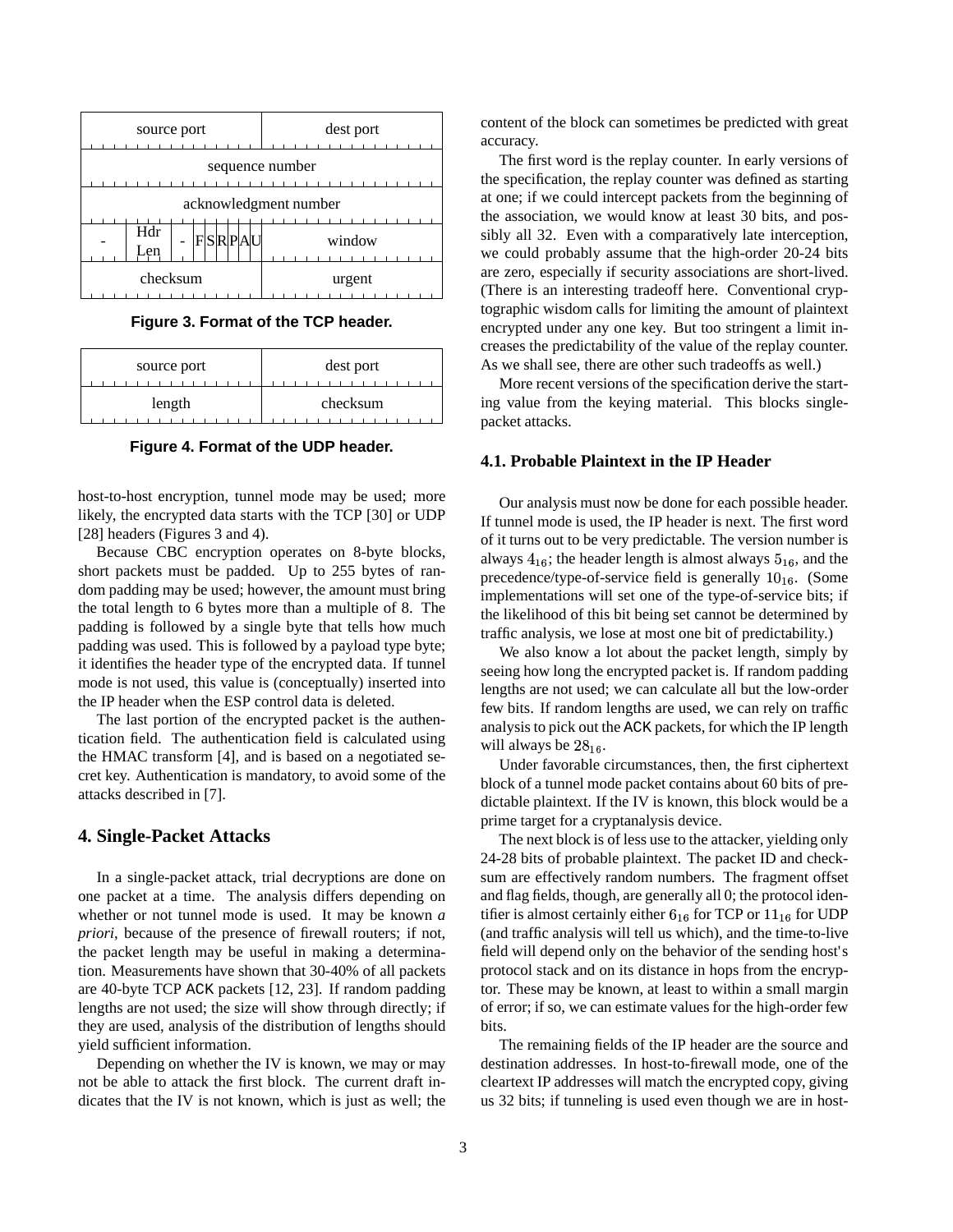to-host mode, we know all 64 bits.

The more likely use of tunnel mode is for firewall-tofirewall encryption. How many of the address bits are predictable will depend entirely on the circumstances. If valid, assigned Internet addresses are used behind the firewall, and these are known to the attacker (perhaps from unencrypted connections from inside hosts to other machines on the outside), 16-24 bits per address can be predicted. The use of CIDR block addressing [16] makes this even more likely. It would seem desirable, then, to use arbitrary addresses for machines behind the firewall, and rely on application gateways [11] or network address translators [15] to conceal this data. A note of caution is indicated here, though; addresses can leak in many ways, and it is hard to close all such channels.

## **4.2. Probable Plaintext in the TCP Header**

Because the TCP and UDP headers can follow either the replay counter or an IP header, we cannot analyze them in terms of ciphertext blocks; the alignment will differ. Accordingly, we will speak in terms of fields or words.

The first word contains the source and destination port numbers. In general, the client's port number is unpredictable, and should be considered random; often, however, the server's port number can be deduced from traffic characteristics (Section 6). If the determination can be made, 16 bits of probable plaintext are available.

Sequence numbers are usually random. Under certain circumstances, however, they are quite predictable [24, 6]; if the attacker can establish its own connection to the source machine at roughly the same time as the first packet of the intercepted connection, 28-32 bits of the sequence number can be predicted. Initial sequence number randomization [5] would be a strong defense here.

The acknowledgment field is the reflection of the other party's sequence number; as such, it shares the same constraints on predictability. At one crucial point, though the initial SYN packet sent by the client to open the connection—the entire field is zero. If this packet can be identified, 32 bits of known plaintext are available.

The next word, containing a length field, flags, and the window size, is often completely predictable. The length is almost always  $5_{16}$ , the SYN bit is set at the start of a conversation but not otherwise, the FIN bit at the conclusion, the ACK bit is always set except in the first packet, the RST bit is rarely used in any conversation of interest, the URG bit is seldom set, and the setting of the PSH bit can be determined from a knowledge of the traffic pattern and of the implementation sending it. The window size is somewhat harder; however, given that most conversations are unidirectional at any given time, the sending side is usually advertising a full window whose size is in general a characteristic of the par-

ticular stack. Even without that, most TCP implementations use window sizes that are powers of two; an assumption that the field will be all 0s will have an error in exactly one bit position.

As with IP, the checksum field is unpredictable; the urgent pointer, however, is almost always zero, and hence is predictable.

Under reasonable assumptions—that traffic analysis will supply the destination port, and that we can identify the first packet of a conversation—the TCP header therefore has 88 bits of probable plaintext, with a small uncertainty about the exact window size. Furthermore, a single ciphertext block will contain either a  $\langle 32, 32 \rangle$  pair or a  $\langle 32, 16 \rangle$  pair of words.

#### **4.3. Probable Plaintext in the UDP Header**

The analysis of the UDP header is similar, though of course simpler. Again, we can deduce the server's port number by traffic analysis; the length field can be approximated from the total packet length. A fair estimate would be 28 bits of probable plaintext in the UDP header, which is likely too short without a lot of traffic.

#### **5. Two-Packet Attacks**

We can obtain even more probable plaintext by analyzing pairs of packets from the same conversation. Since each packet will have a different replay counter, the first block of ciphertext will always be different; this in turn will propagate to all other blocks of ciphertext in the message. If some field should be constant in two different packets, and decrypts the same way each time, we have good reason to believe that the key was correct for both packets.

A two-packet cryptanalysis device has one key generator, but two decryption engines that operate in parallel. The output of the two engines is compared using the same probable plaintext techniques discussed earlier. In other words, we are using two decryption devices for each candidate key, rather than one; thus, the cost of the machine will roughly double for a given level of performance.

The benefits of two-packet attacks can be seen most easily for the source and destination addresses fields in the IP header. As noted above, if tunnel mode is used for firewallto-firewall encryption, the attacker has little knowledge of what those fields should be. But if two packets from the same conversation are decrypted, the two fields will match each other. Similarly, the TCP and UDP port numbers can be compared this way.

Fields that change slowly can also be compared, though not with as much precision, by taking advantage of the limited leftward propagation of carries when adding small values to a counter.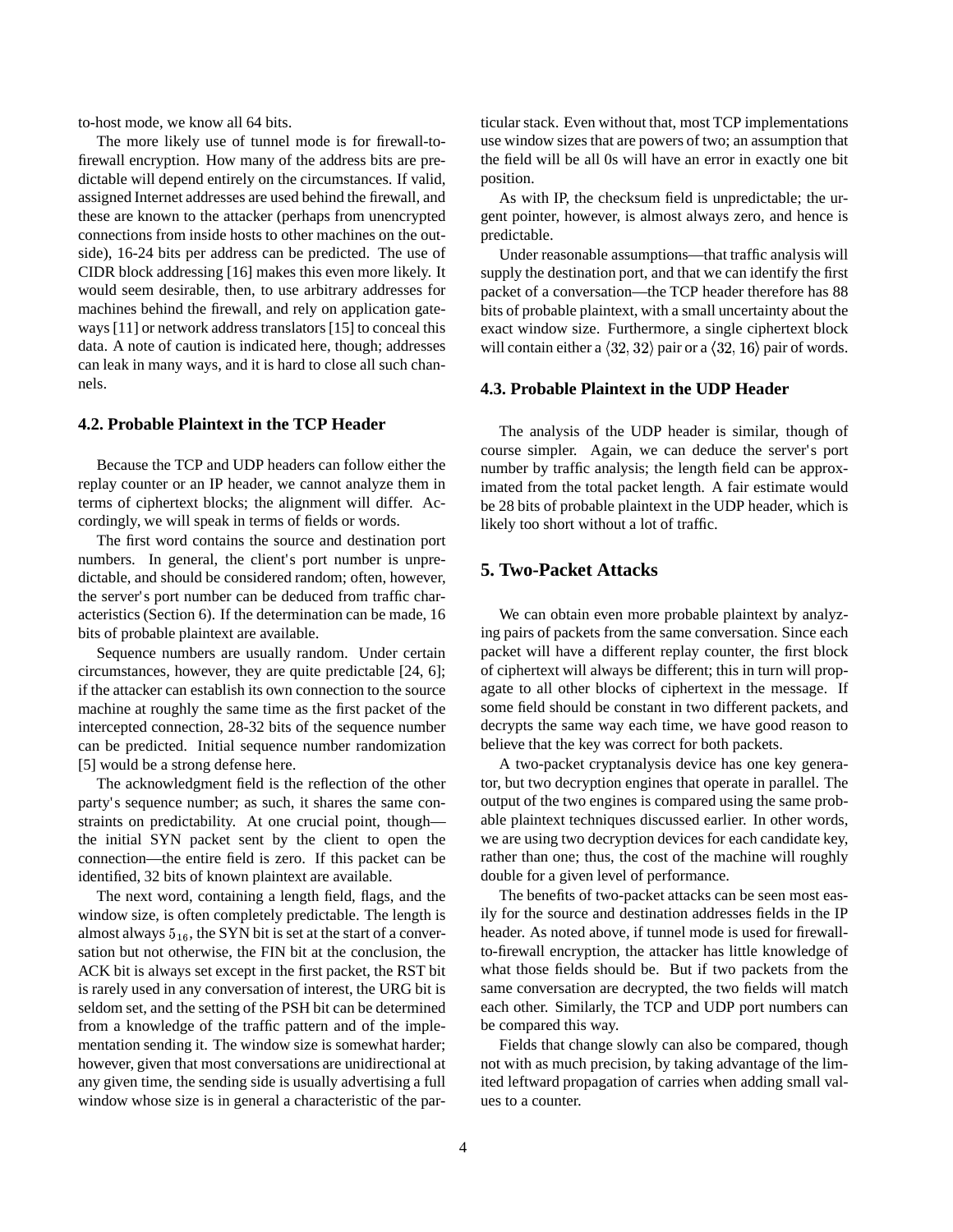**Counter Theorem:** If a value  $2^k$  is added to a uniformly distributed random  $n$ -bit number  $M$ , the probability that any of bits 0 through i of M are changed is  $1/2^{n-i-1-k}$ , for  $i < n - k$ . The formal proof, by induction on i, is left as an exercise for the reader; informally, a bit is changed if and only if all of the bits to its right are 1s, up through the bit position where the increment takes place.

Consider the sequence number field. If a 512-byte packet is sent—common for many implementations of TCP—the sequence number of the following packet will be incremented by 512, or  $2^9$ . By the counter theorem, there is a probability of .97 that bits 0-17 of the sequence number will be unchanged in the second packet. For that matter, we also know that bits 23-31 will be completely unchanged if exactly 512 bytes are sent, giving us 27 bits of plaintext with high probability.

The acknowledgment field can be treated similarly; however, because multiple acknowledgments are often compressed into a single reply, our bound on the number of unchanged bits is somewhat looser.

If we see a rapid string of packets from one conversation, the counter theorem can be also be applied to the IP packet ID and to the replay counter. The ID field is always incremented by one for each packetin a security association, and the ID field is generally incremented for each packet sent to any destination. If a group of packets is transmitted in a burst, without other processes on the sending machine intervening, we can assume that the packets in the burst will receive consecutive numbers.

Finally, under the right conditions we can apply this theorem to the TCP client port number field. Many Web pages contain embedded images; each of these is retrieved by a separate TCP connection. Again, if these connections are closely spaced in time, they will receive consecutive port numbers.

Together, all of these heuristics boost the amount of probable plaintext considerably. Under a two-packet attack, the IP header, 160 bits long, has about 127 bits of probable plaintext, and the TCP header has about 124 bits predictable out of 160.

That there is considerable redundancy here is not surprising. Indeed, the same observation was made, albeit in a rather different context, in the design of PPP header compression [18]. When predictable header fields are added to the redundancy in the user's data, it becomes apparent that exhaustive search cryptanalysis is quite feasible even without known plaintext.

## **6. Traffic Analysis**

Probable plaintext attacks are not carried out on a whim. They require expensive, special-purpose hardware. An en-

emy who builds such a device will do other sorts of monitoring to prepare the attack.

One form of monitoring is traffic analysis. Under the right conditions, traffic analysis can reveal a lot about a conversation, and provide information that will aid in cryptanalysis. This is most easily seen by looking at TCP.

The open sequence in TCP consists of three messages. The first is a 40 or 44-byte message from the client to the server, containing an IP header, a TCP header with the ACK bit off and the SYN bit on, the acknowledgment field set to 0, and possibly a TCP option specifying a maximum segment size. (Some implementations will also send the RFC 1323 [9] options; these seem to be rare at present.)

The second message is similar, though the ACK bit is set and the acknowledgment field is non-zero. The third message is a simple 40-byte message with ACK on and SYN off. It is generally followed in short order by a message from one side containing a few dozen to a few hundred bytes of data.

The sequence described above is easily recognizable, especially if there has been no other recent traffic between the two hosts or firewalls. If per-connection keying is used, recognition is even easier, of course.

Different protocols have their own characteristic traffic patterns. For example, SMTP [31] has a series of short databearing packet exchanges between the two sides, followed by a longer message from the client, and another set of brief exchanges. HTTP [8] exchanges consist of a few hundred bytes sent in one direction, followed by at least several hundred bytes in the other direction. Also, many real HTTP exchanges consist of several such sessions opened in short order. Further examples are left as an exercise.

Packet interarrival times can also be used. Some years ago, a phenomenon known as "packet trains"—bursts of packets from a single stream—was identified [19], though that applies more to local traffic than to wide-area traffic. Statistical studies have been done as well; see, for example, [27, 10]. The latter paper showed the distribution of packet sizes and interpacket arrival times for some different protocols; the differences are striking.

Perhaps more importantly, [10] also shows a very low probability of more than one conversation between any given pair of hosts. Even the number of simultaneous conversations between pairs of networks is quite low. To be sure, their data is pre-Web, but even Web page fetches typically represent related conversations.

We know of no published work on traffic analysis of Internet conversations. It would be useful to attempt such measurements, using existing packet header data to assess the success or failure of the classification.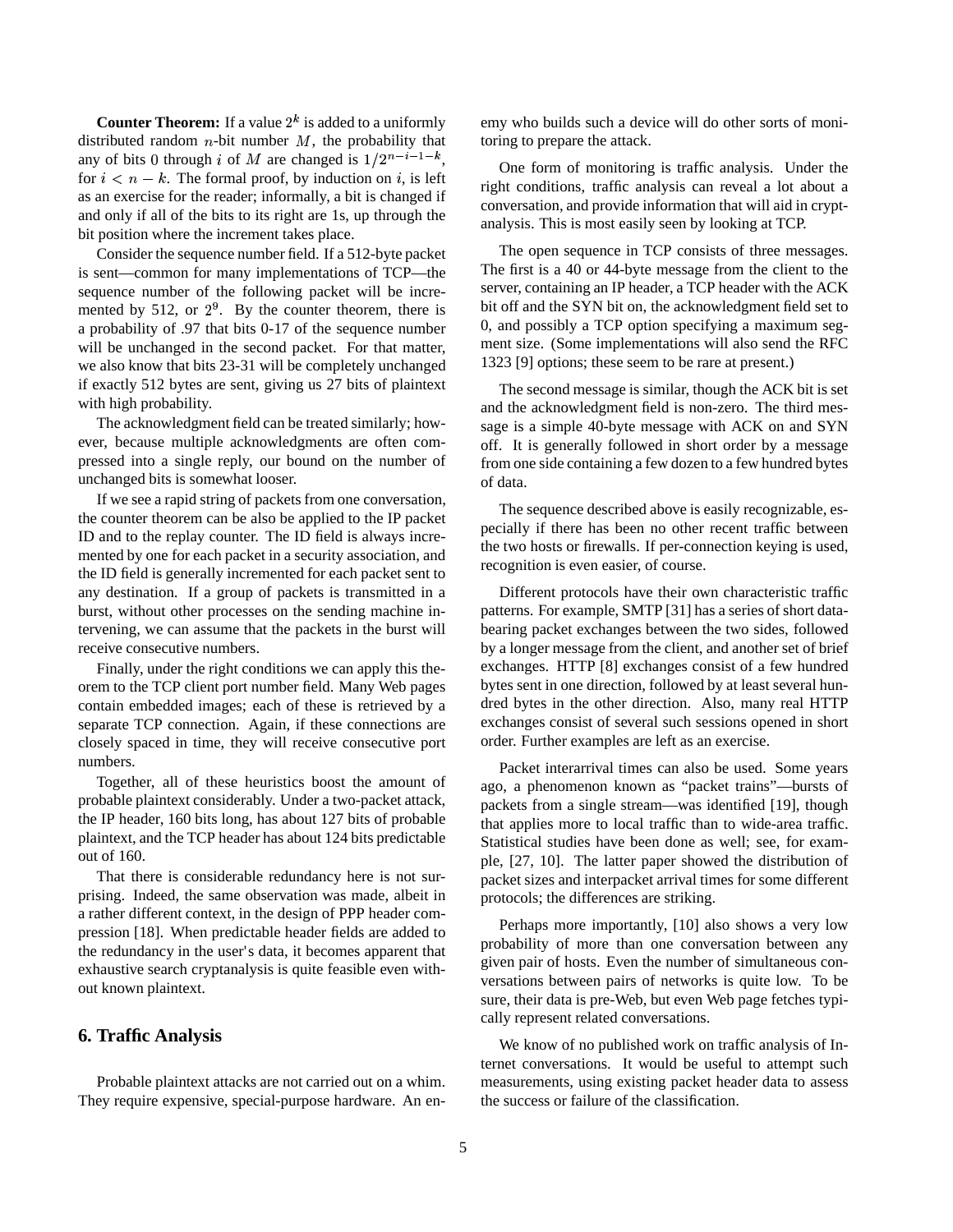## **7. Defenses**

#### **7.1. Removing Redundancy**

To defend against probable plaintext attacks, one needs to reduce the predictability of the header fields. In some cases, this is easy; in other cases, it cannot be done without changes to the underlying protocols.

The simplest change is to avoid exposure of the IV. As of this writing, the IV is not sent in the clear; this is probably wise. But if a key for one direction is recovered by a twopacket attack, probable plaintext techniques can be used to recover the IV; this in turn may provide probable plaintext that can be used to attack the key used for the other direction.

Given this, it was wise to change definition of the replay counter. Instead of starting it at zero, it now starts some random value derived from the keying material. This adds at most a single subtraction to input processing: the starting value must be subtracted from the reply counter mod  $2^{32}$ . before checking for wraparound. Another big improvement is to avoid use of host-to-host tunnel mode. For host-tofirewall mode, where tunnel mode must be used, a random value can be substituted for the encrypted copy of the exposed IP address; the receiving machine should know from the key negotiation that this is taking place, and substitute in the proper value. (To avoid spoofing, though, it may be wise to do authentication calculations on the correct address.)

Little can be done about the other fields in the IP header. The protocol field will generally specify TCP or UDP, fragment offsets will almost always be 0, etc. If desired, the packet ID could be selected from a permutation table; this would provide some defense against two-packet attacks on the IP header.

The semantic properties of the TCP header are even more difficult to hide. Minor changes are easy, such as sending random values for the acknowledgment field in the initial SYN packet, or sending random values for the urgent pointer at times when the URG bit is not set. But it is hard to see how to hide, say, the constant value of the acknowledgment field in packets carrying bulk data in one direction.

#### **7.2. Compression**

Compression is often touted as a cure for excess redundancy [33]. An ordinary compression function is theoretically inadequate, though it may provide some benefits in the short term.

The problem is that the decryption engine could easily do a trial decompression as well, before looking for the probable plaintext. For now, the extra logic circuits and time required may make this attack infeasible in practice; soon, though, advances in hardware design will negate the defender's advantage.

A more promising approach might be to use a keyed compression function. For example, the compression dictionary could be modified based on the keying material.

A different approach to compression might be to use semantic knowledge, along the lines of PPP header compression [18]. For example, it may be possible to send abbreviated sequence and acknowledgment fields. If perconnection keying is used, IP addresses and port numbers are implicit in the security association and need not be sent. The replay counter is more troublesome; more or less by definition, it can't be abbreviated, and hence remains vulnerable to a two-packet attack. Keeping the IV secret, and using different IVs in different directions, should help.

# **7.3. Avoiding Traffic Analysis**

The best defense against two-packet attacks (and against some forms of one-packet attacks) is to deny the enemy information about which packets belong to which conversation. Unfortunately, per-connection keying—recommended above as well as in [7]—is the easiest tipoff for the attacker.

Timing correlations are also useful clues. It is likely to be hard to detect such things on the long-haul backbone nets, but the use of link encryption may be appropriate on the line from an individual organization to its ISP. Other forms of multiple encryption help as well; for example, firewallto-firewall encryption can be seen as a complement to hostto-host encryption. We face a cryptographic conundrum here. On the one hand, encrypting data from many streams at once helps defend against traffic analysis. On the other hand, it is generally thought unwise to encrypt too much data with one key, or to use the same key for data at different sensitivity levels.

To some extent, packet sizes can be obscured by dummy traffic, or by non-uniform (or even keyed) distributions of the padding length. Both are unfriendly to the infrastructure; the Internet is congested enough as is, without being asked to carry unproductive data. To be sure, the padding length byte itself can be considered as probable plaintext, but using different amounts of padding would not seem to matter.

## **8. Related Work**

Probable plaintext cryptanalysis is not new. Perhaps the most noteworthy example is the successful Allied attack on Enigma during World War II [13, 20, 17]. For example, weather forecasts often began *Wettervorhersage Deutsche Bucht* ("weather forecast German Bight") [17, p. 53]. Similarly, the cryptanalysts often used messages encrypted in both Enigma and a simpler system; solving one provided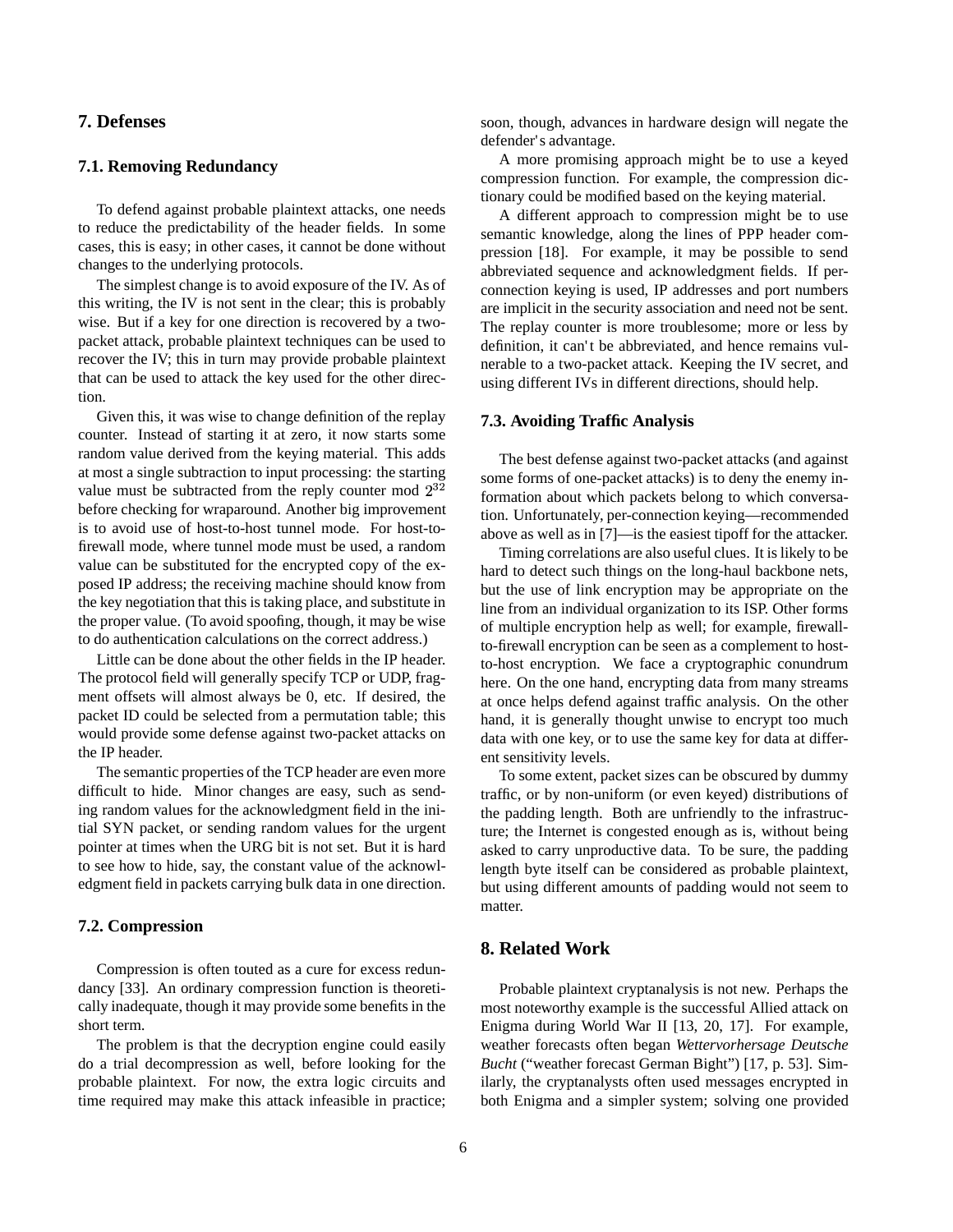a "crib" for the other. On occasion, they even resorted to chosen plaintext attacks; new minefields were regularly reported in several different cryptosystems [20, p. 144].

There were analogues to double-packet cryptanalysis as well. The original keying practice called for two encryptions of the message's initial rotor settings; while the cryptanalysts did not know what these settings were, they did know that the pairs had to match [13].

The use of traffic analysis as an aid to cryptanalysis is described in [20, p. 98], among other places. One British cryptanalyst noted that the use of the same "keys" (actually, key families, in modern terminology) indicated a common command structure, which in turn suggested common addressees.

# **9. Recommendations**

We have shown here how easy it is to find probable plaintext in the headers(Table 1). For sensitive material, countermeasures must be taken.

The simplest defense, of course, is to avoid use of weak ciphers. There is little doubt that DES is inadequate against a serious opponent. That security systems based on it should be vulnerable is not surprising; what we have simply analyzed exactly how to attack one instantiation.

There are a few spots where minor changes to TCP implementations would help, such as using random values in "don't care" fields. But these are of lesser value; the main points of vulnerability—the acknowledgment and sequence number fields in most packets—cannot be disguised in this fashion.

Measures to thwart traffic analysis are useful against two-packet attacks. As noted, encryption at the firewall is a useful adjunct to host-based encryption.

For the longer term, work on keyed or semantic compression should be undertaken. There is a need for an IPSEC compression transform for use over modems; we recommend that due attention be given to probable plaintext attacks when designing it.

## **Table 1. Summary of probable plaintext under single- and double-packet attacks.**

|     | Single     | Double |
|-----|------------|--------|
| IΡ  | $54 - 58*$ | 127    |
| TCP | 88         | 124    |
| UDP | 28         | 46     |

\*If tunnel mode is used, the IP header will have 32 or 64 more bits of probable plaintext.

## **10. Acknowledgments**

Kim Claffy, Lixia Zhang, Greg Minshall, and Ramón Cáceres provided useful pointers, data, and references on traffic characteristics.

## **References**

- [1] R. Atkinson. IP authentication header. Request for Comments (Proposed Standard) RFC 1826, Internet Engineering Task Force, Aug. 1995.
- [2] R. Atkinson. IP encapsulating security payload (ESP). Request for Comments (Proposed Standard) RFC 1827, Internet Engineering Task Force, Aug. 1995.
- [3] R. Atkinson. Security architecture for the internet protocol. Request for Comments (Proposed Standard) RFC 1825, Internet Engineering Task Force, Aug. 1995.
- [4] M. Bellare, R. Canetti, and H. Krawczyk. Keying hash functions for message authentication. In *Advances in Cryptology: Proceedings of CRYPTO '96*, pages 1–15. Springer-Verlag, 1996.
- [5] S. Bellovin. Defending against sequence number attacks. Request for Comments (Informational) RFC 1948, Internet Engineering Task Force, May 1996.
- [6] S. M. Bellovin. Security problems in the TCP/IP protocol suite. *Computer Communications Review*, 19(2):32–48, April 1989.
- [7] S. M. Bellovin. Problem areas for the IP security protocols. In *Proceedings of the Sixth Usenix* UNIX *Security Symposium*, pages 205–214, July 1996.
- [8] T. Berners-Lee, R. Fielding, and H. Nielsen. Hypertext transfer protocol — HTTP/1.0. Request for Comments (Informational) RFC 1945, Internet Engineering Task Force, May 1996.
- [9] D. Borman, R. Braden, and V. Jacobson. TCP extensions for high performance. Request for Comments (Proposed Standard) RFC 1323, Internet Engineering Task Force, May 1992. (Obsoletes RFC1185).
- [10] R. Cáceres, P. B. Danzig, S. Jamin, and D. J. Mitzel. Characteristics of wide-area TCP/IP conversations. In *Proceedings of SIGCOMM '91*, 1991.
- [11] W. R. Cheswick and S. M. Bellovin. *Firewalls and Internet Security: Repelling the Wily Hacker*. Addison-Wesley, Reading, MA, 1994.
- [12] K. Claffy. WAN packet size distribution, 1996. http:// www.nlanr.net/NA/Learn/packetsizes.html.
- [13] C. A. Deavours and L. Kruh. *Machine Cryptography and Modern Cryptanalysis*. Artech House, Norwood, MA, 1985.
- [14] W. Diffie and M. E. Hellman. Exhaustive cryptanalysis of the NBS data encryption standard. *Computer*, 10(6):74–84, June 1977.
- [15] P. Francis and K. Egevang. The IP network address translator (nat). Request for Comments (Informational) RFC 1631, Internet Engineering Task Force, May 1994.
- [16] V. Fuller, T. Li, J. Yu, and K. Varadhan. Classless interdomain routing (CIDR): an address assignment and aggregation strategy. Request for Comments (Proposed Standard) RFC 1519, Internet Engineering Task Force, Sept. 1993. (Obsoletes RFC1338).